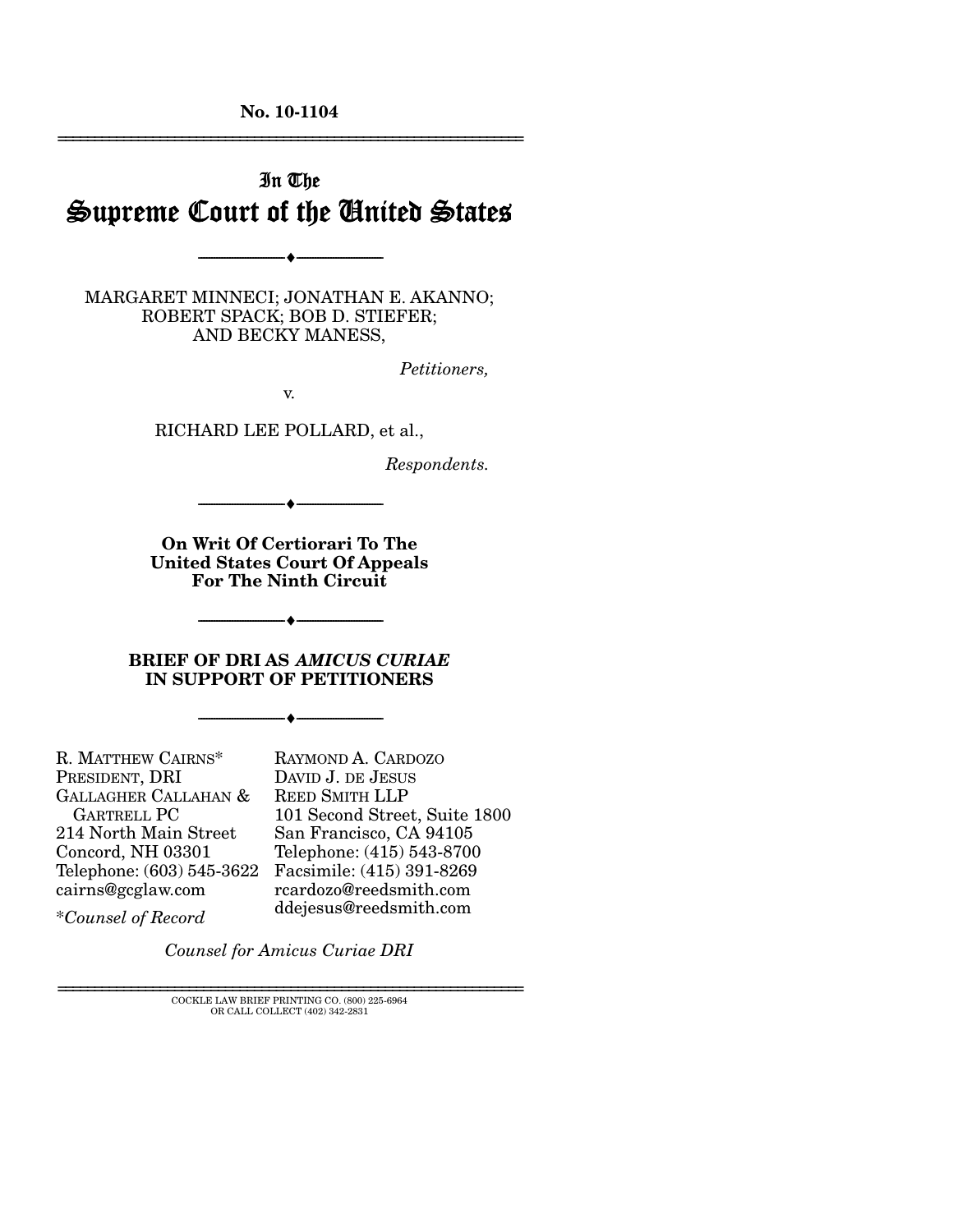# TABLE OF CONTENTS

# Page

| 2                                                                                                                               |    |  |  |  |  |
|---------------------------------------------------------------------------------------------------------------------------------|----|--|--|--|--|
|                                                                                                                                 |    |  |  |  |  |
| A. The Ninth Circuit Majority Overstepped<br>Established Separation Of Powers Prin-                                             |    |  |  |  |  |
| B. The Ninth Circuit Majority's Decision Po-<br>tentially Exposes Any Employee Of A<br>Federal Contractor To Actions Seeking To |    |  |  |  |  |
| Impose Personal <i>Bivens</i> Liability                                                                                         | 11 |  |  |  |  |
|                                                                                                                                 |    |  |  |  |  |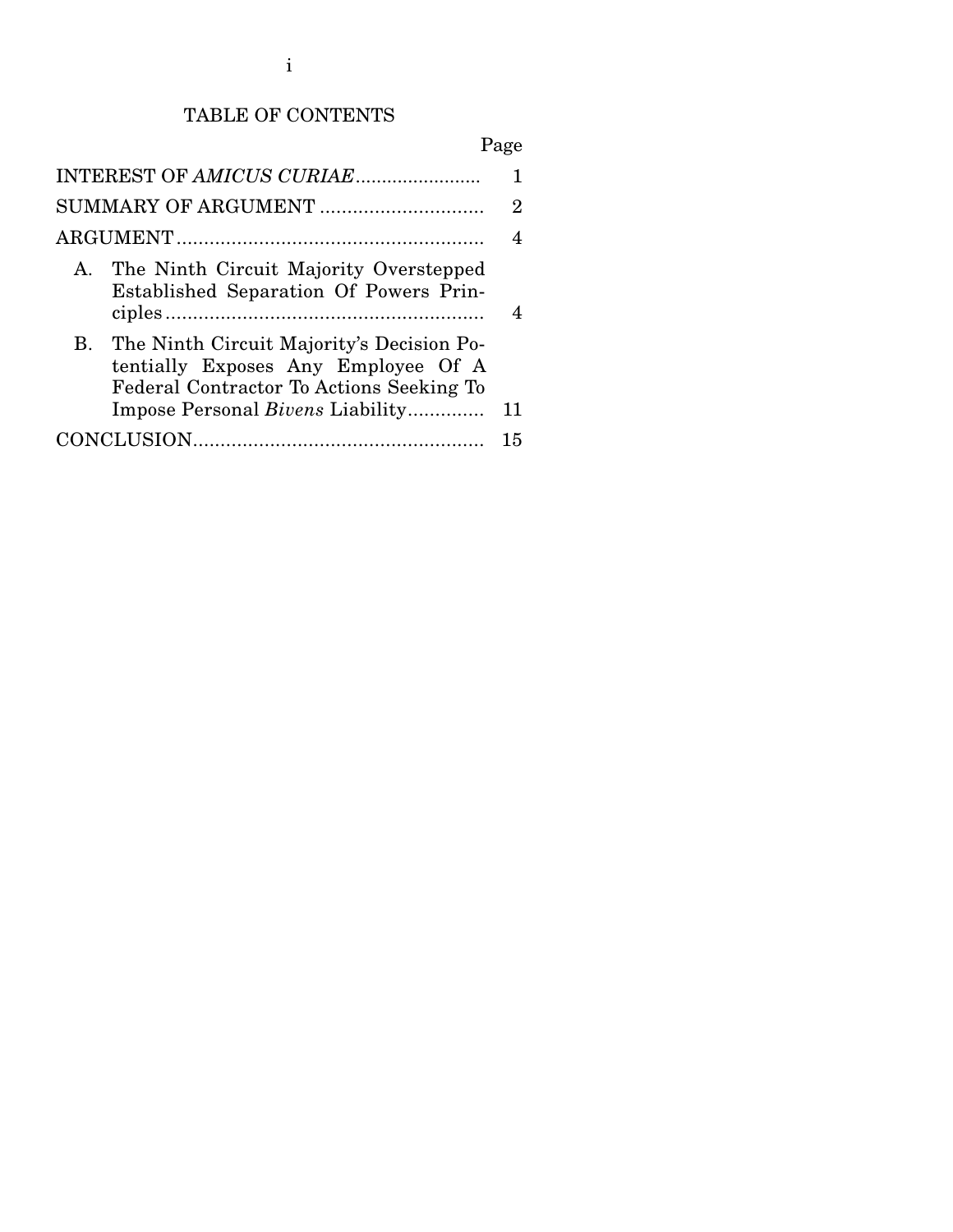# TABLE OF AUTHORITIES

# Page

# CASES

| Bivens v. Six Unknown Fed. Narcotics Agents,   |
|------------------------------------------------|
| Bush v. Lucas, 462 U.S. 367 (1983) 5, 6, 14    |
|                                                |
| Chappell v. Wallace, 462 U.S. 296 (1983)4, 5   |
| Davis v. Passman, 442 U.S. 228 (1979) 9        |
| FDIC v. Meyer, 510 U.S. 471 (1994)6, 7, 14     |
|                                                |
| Merrill Lynch, Pierce, Fenner & Smith, Inc. v. |
| Schweicker v. Chilicky, 487 U.S. 412 (1988)6   |
| Sosa v. Alvarez-Machain, 542 U.S. 692 (2004)4  |
| U.S. v. Nat'l Treasury Employees Union, 513    |
| Wilkie v. Robbins, 551 U.S. 537 (2007) 7, 14   |

# RULES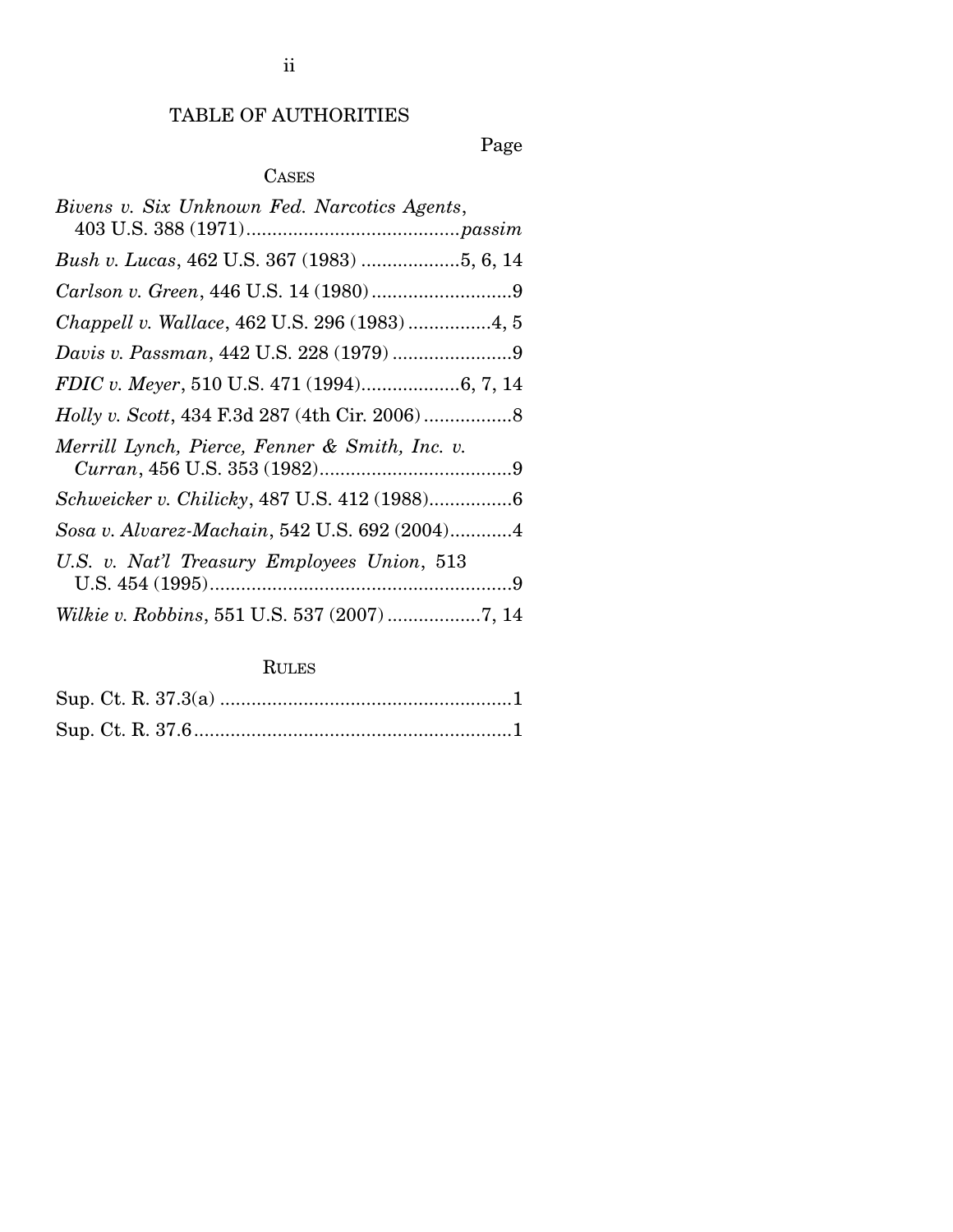## TABLE OF AUTHORITIES – Continued

Page

## OTHER AUTHORITIES

| Admin. Office of the U.S. Courts, <i>Judicial</i><br>Business Of The United States Courts 152                                                   |
|-------------------------------------------------------------------------------------------------------------------------------------------------|
| Laura A. Dickinson, Government For Hire:<br>Privatizing Foreign Affairs And The Problem<br>Of Accountability Under International Law,           |
| Laura A. Dickinson, <i>Public Law Values In A</i><br><i>Privatized World</i> , 31 Yale J. Intl. L. 383                                          |
| Richard Frankel, Regulating Privatized Gov-<br>ernment Through § 1983, 76 U. Chi. L. Rev.                                                       |
| Richard Frankel, The Failure Of Analogy In<br>Conceptualizing Private Entity Liability Un-<br>der Section 1983, 78 U.M.K.C. L. Rev. 967         |
| Alexander A. Reinert, <i>Measuring The Success</i><br>Of Bivens Litigation And Its Consequences<br>For The Individual Liability Model, 62 Stan. |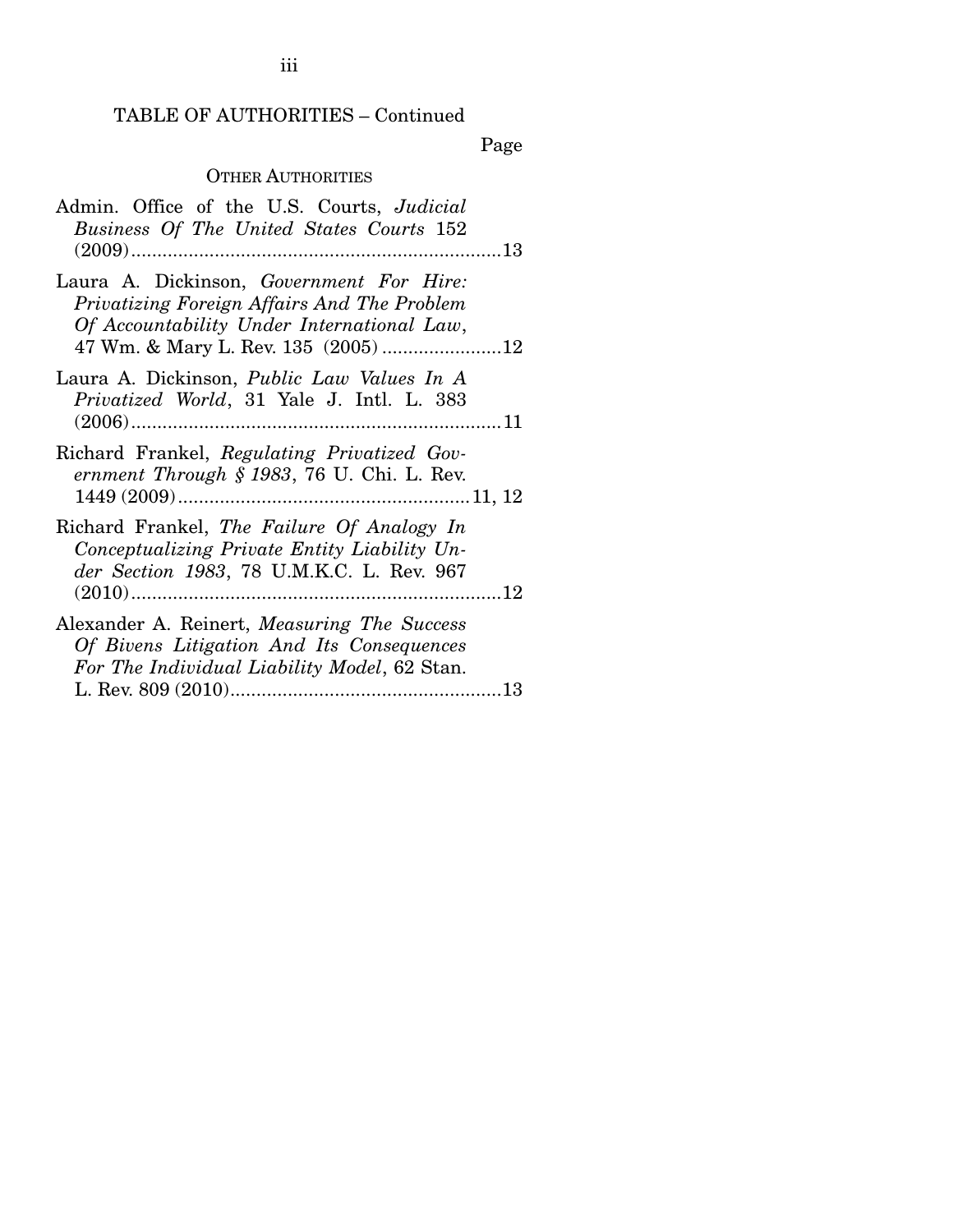### **INTEREST OF** *AMICUS CURIAE*<sup>1</sup>

*Amicus curiae* DRI is an international organization that includes more than 23,000 attorneys involved in the defense of civil litigation. DRI is committed to enhancing the skills, effectiveness, and professionalism of defense attorneys. Because of this commitment, DRI seeks to address issues germane to defense attorneys, to promote the role of the defense lawyer, to improve the civil justice system, and to preserve the civil jury. DRI has long been a voice in the ongoing effort to make the civil justice system more fair, efficient, and – where national issues are involved – consistent.

 To promote these objectives, DRI participates as *amicus curiae* in cases that raise issues of import to its members, their clients, and to the judicial system. This is one such case.

--------------------------------- ♦ ---------------------------------

1 Pursuant to Supreme Court Rule 37.6, *amicus curiae* states that no counsel for any party authored this brief in whole or in part and that no entity or person, aside from *amicus curiae*, its members, and its counsel, made any monetary contribution towards the preparation and submission of this brief. Pursuant to Supreme Court Rule 37.3(a), *amicus curiae* certifies that counsel of record for both petitioners and respondent have consented to this filing in correspondence on file with the Clerk's office.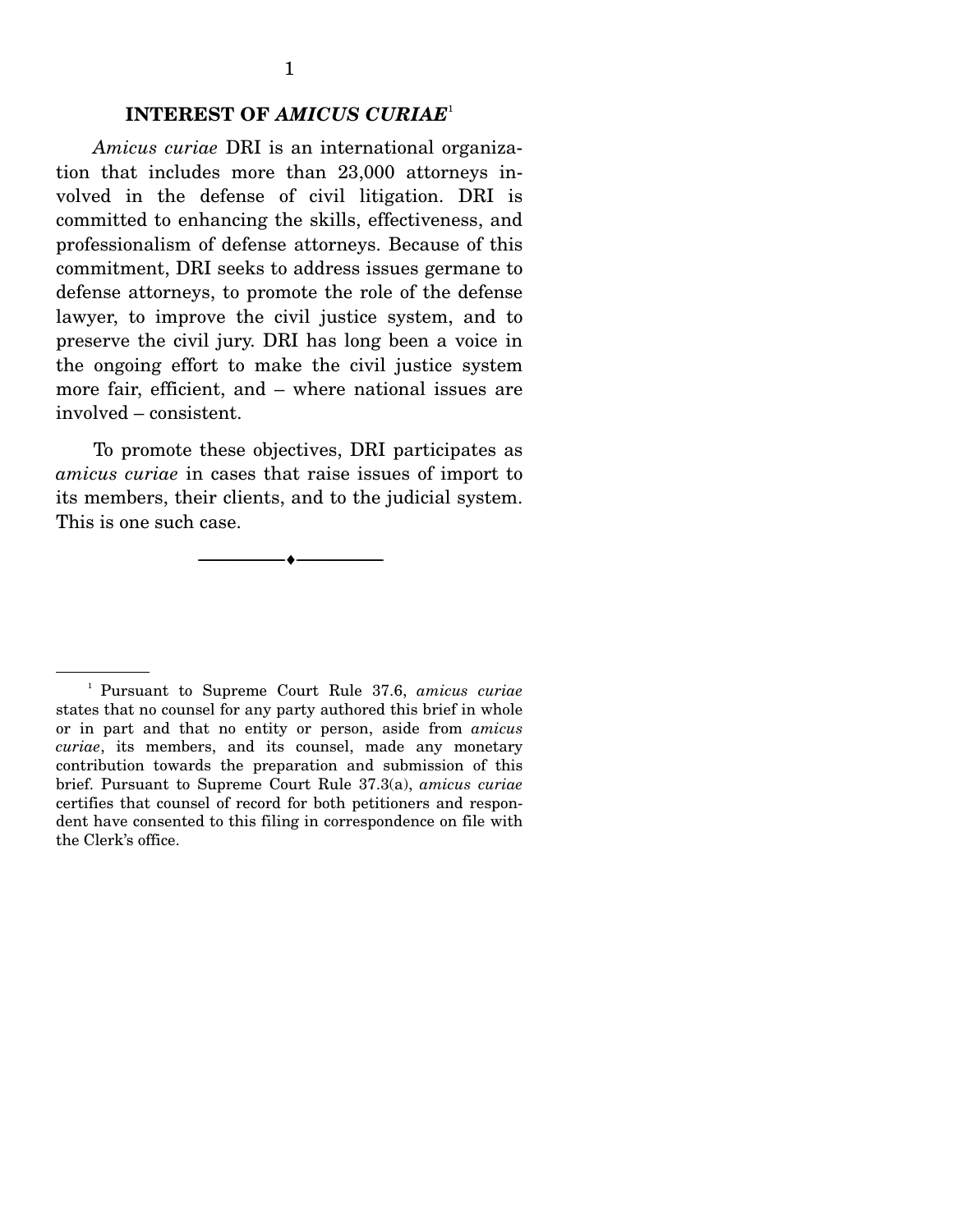### **SUMMARY OF ARGUMENT**

 In the proceedings below, a divided Ninth Circuit panel authorized *Bivens* damages against private prison employees for alleged constitutional violations. In so doing, the majority broke away from the decisions of two other Circuits, both of which declined to recognize *Bivens* damages under largely the same circumstances, as well as controlling Supreme Court authority. Although the majority's decision created a seismic rift in current *Bivens* jurisprudence, the Ninth Circuit nevertheless denied rehearing *en banc*, with several judges dissenting in a sharply worded opinion.

 Petitioners' merits brief does an exemplary job of explaining why the majority's decision warrants reversal and DRI will not repeat those reasons here. Instead, DRI submits this *amicus curiae* brief to amplify the legal and practical consequences of the majority's decision, which favor reversal as well.

 Because creation of private causes of action is better suited to the legislative process, this Court for the last thirty years has refused to extend *Bivens* beyond three limited circumstances – none of which are present in this case. But the Ninth Circuit majority's decision takes *Bivens* into uncharted territory by exposing private employees to an unprecedented form of personal liability. The ramifications of extending *Bivens* in this manner involve precisely the type of complex and competing policy and factual debate that is best suited for the legislative process. Yet, Congress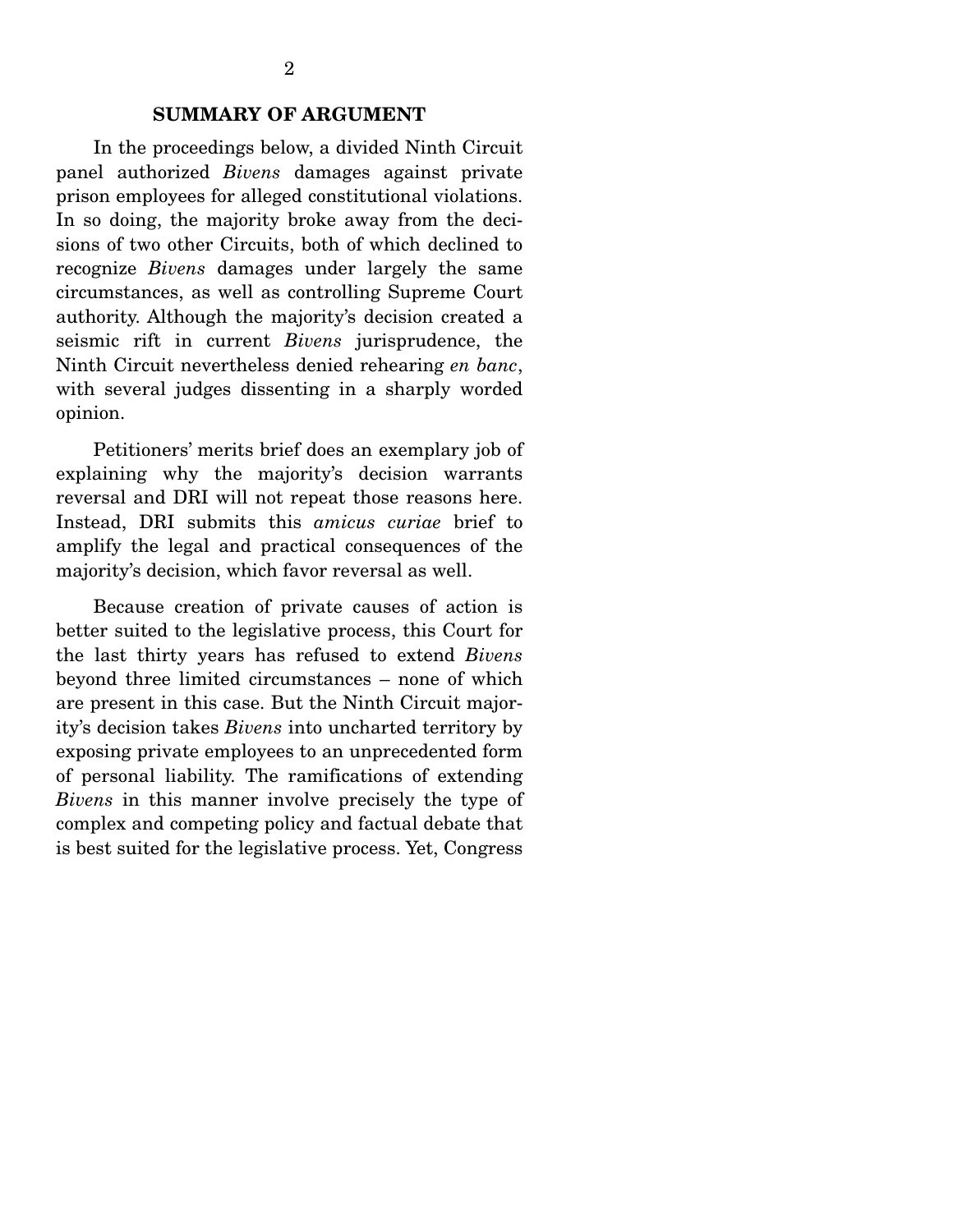never has stated or implied any intent to create avenues for relief in these circumstances. By creating a cause of action in the absence of any indication from Congress that one should exist, the majority has substituted its own judgment for Congress's and thus overstepped its bounds.

 Moreover, the Ninth Circuit majority set no measurable limits on the availability of *Bivens* damages in this setting, which means all other employees who work for private government contractors – and DRI's membership represents many of these companies – face an inchoate risk of personal liability. At the same time, the size and scope of the government's contracting operations has grown and will continue to grow sharply.

 The upshot is twofold. First, the Ninth Circuit majority's opinion will result in an onslaught of lawsuits seeking *Bivens* damages*.* That is a hard pill to swallow in this era of soaring budget deficits, reduced public and private resources, and congested court dockets. It also may have a chilling effect on the initiative taken by private contractor employees on behalf of the government. In contrast, Congress is perfectly suited to fashion a more tailored remedy, if it chooses, that balances these factors. Second, private government contractors will be forced to increase their costs to account for defending, indemnifying, or insuring their employees against potential *Bivens* damages. Privatization thus will become more expensive for the government and, ultimately, for the taxpayer. Some might be willing to accept those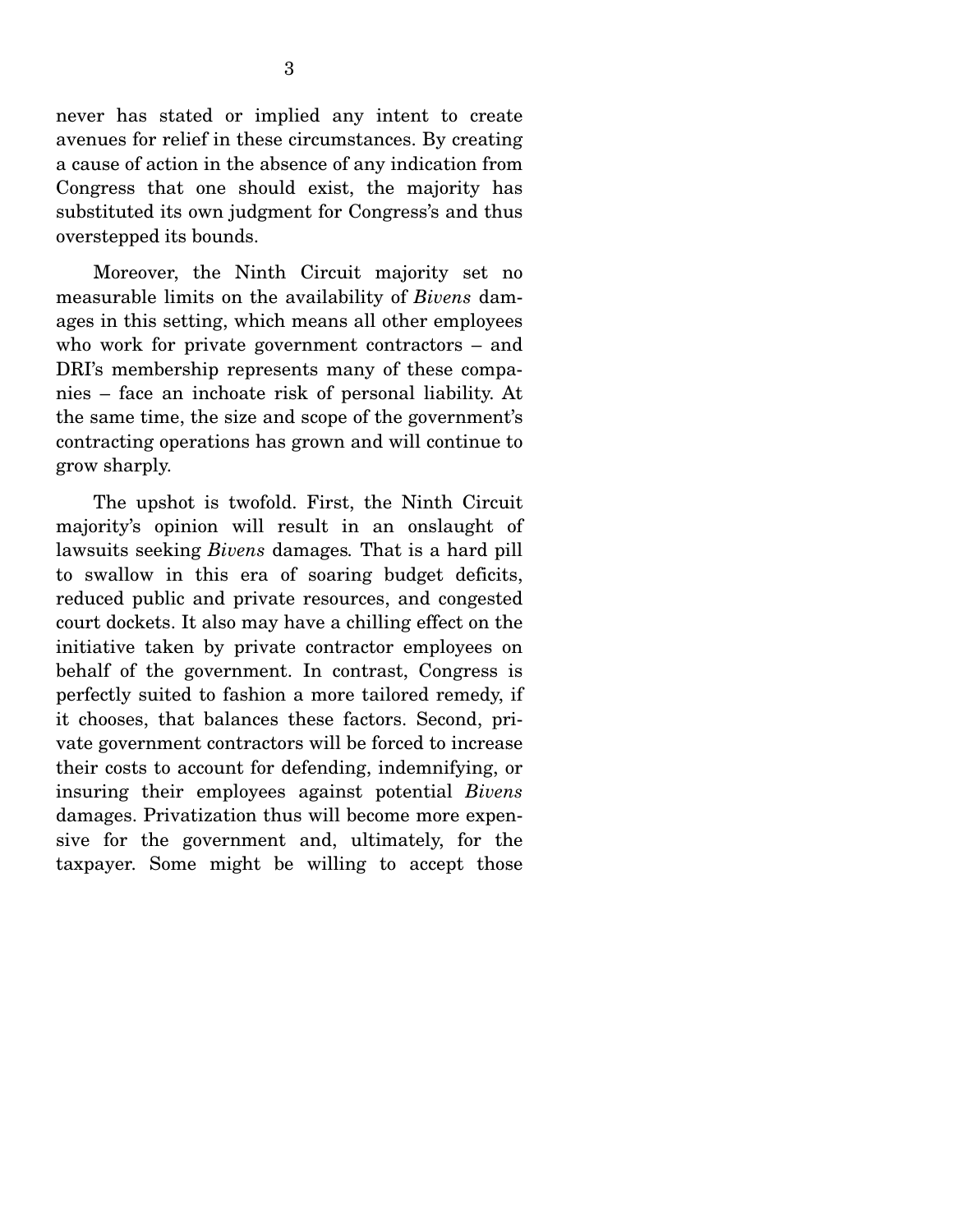increased costs in light of the policies supporting the availability of a *Bivens* remedy against private contractor employees. Others may not be so willing. Regardless of where one falls along this spectrum, the point is that Congress – *not* the court system – is responsible for making this call.

 The Ninth Circuit majority's decision should be reversed for these reasons as well.

#### **ARGUMENT**

--------------------------------- ♦ ---------------------------------

### **A. The Ninth Circuit Majority Overstepped Established Separation Of Powers Principles**

Creating "a private right of action is . . . better left to legislative judgment in the great majority of cases." *Sosa v. Alvarez-Machain*, 542 U.S. 692, 727 (2004). This rule – rooted in fundamental separation of powers principles – has fueled the Court's *Bivens* jurisprudence for the past thirty years.

 For instance, the Court in *Chappell v. Wallace* confronted whether enlisted military personnel could recover *Bivens* damages against individual officers for racial discrimination. 462 U.S. 296, 297-98 (1983). The Court unanimously refused to expand *Bivens* in this manner, explaining in part that "Congress, the constitutionally authorized source of authority over the military system of justice, has not provided a damage remedy for claims by military personnel that constitutional rights have been violated by superior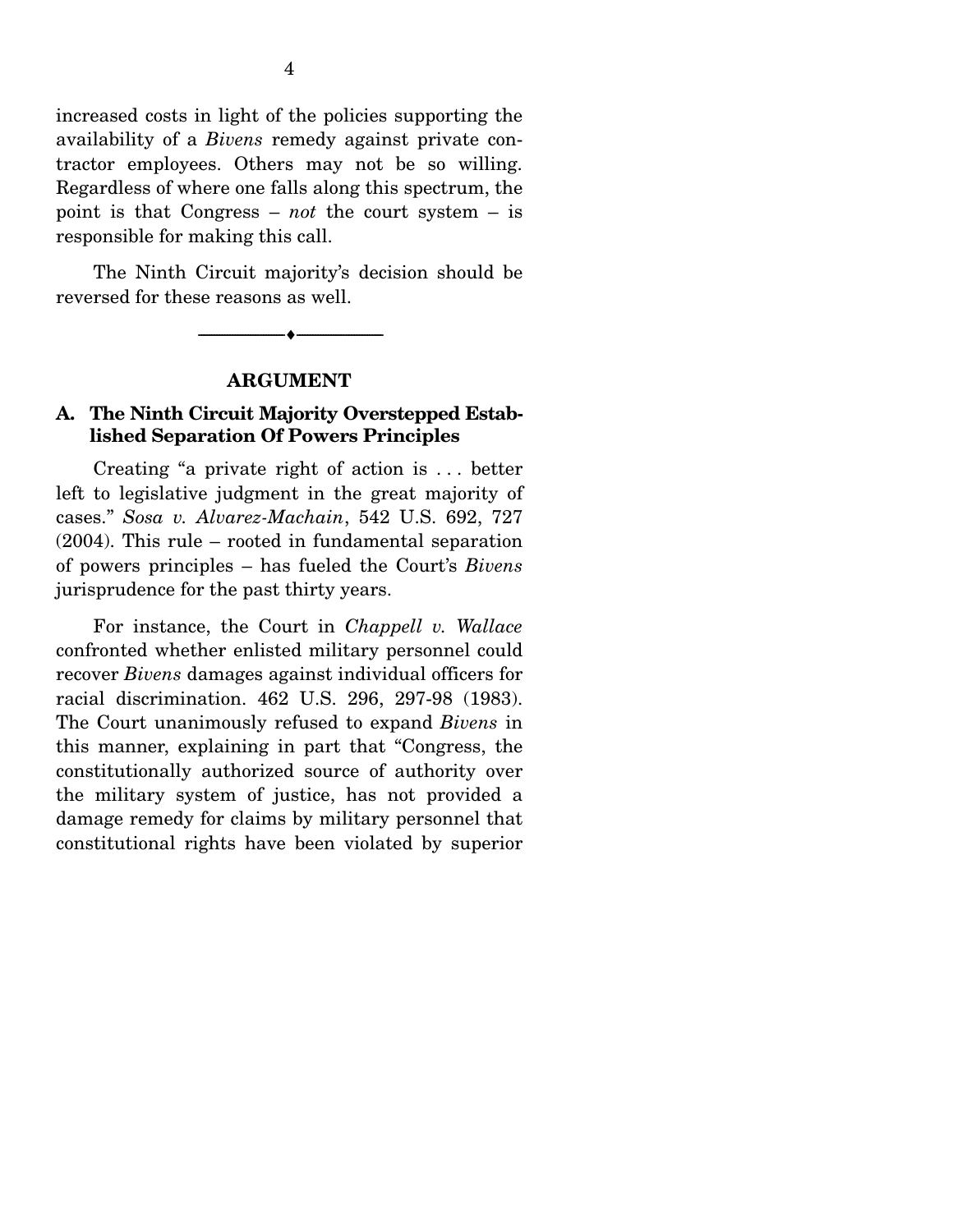officers." *Id.* at 304. Thus, to the Court, "[a]ny action to provide judicial response by way of such a remedy would be plainly inconsistent with Congress' authority in this field." *Id.*

 The Court reached a similar conclusion for similar reasons in *Bush v. Lucas*, 462 U.S. 367 (1983). There, an aerospace engineer sued the director of a federal space flight center for damages under *Bivens*, alleging he was demoted in retaliation for exercising First Amendment rights. *Id.* at 368-69. The Court recognized that the comprehensive statutory and regulatory scheme governing civil employee grievances was not as effective as a damages remedy in compensating the plaintiff for the harm suffered. *Id.* at 372. The Court also recognized that Congress had not expressly authorized or precluded the damages remedy the plaintiff had sought. *Id.* at 372-73. But to the Court, the adequacy or availability of legislative remedies was beside the point. Rather, the availability of *Bivens* damages turned on "a thorough understanding of the existing regulatory structure and the respective costs and benefits that would result from the addition of another remedy for violations of employees' First Amendment rights." *Id.* at 388. As a practical matter, that analysis was for Congress and *not* the courts:

In all events, Congress is in a far better position than a court to evaluate the impact of a new species of litigation between federal employees on the efficiency of the civil service.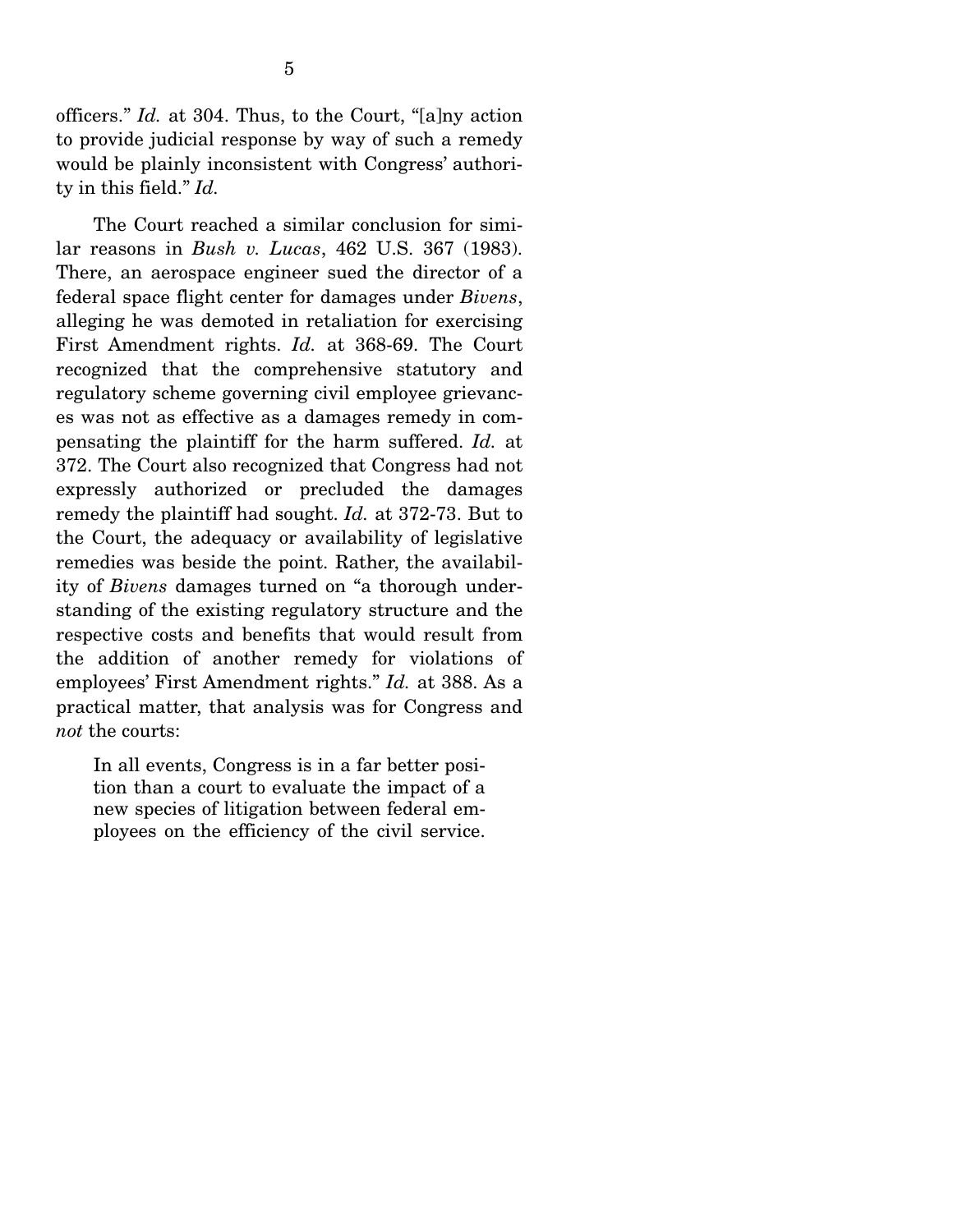Not only has Congress developed considerable familiarity with balancing governmental efficiency and the rights of employees, but it also may inform itself through fact-finding procedures such as hearings that are not available to courts. [*Id.* at 389.]

 The Court repeated this refrain in *Schweicker v. Chilicky*, 487 U.S. 412 (1988). In that case, claimants who had their social security benefits terminated sued several agency officials for damages under *Bivens*. *Id.* at 417-18. Although the Court sympathized that the wrongful termination of disability benefits "must surely have gone beyond what anyone of normal sensibilities would wish to see imposed on innocent disabled citizens[,]" it nevertheless declined to authorize *Bivens* damages as a result. *Id.* at 428- 29. The Court explained that Congress "has addressed the problems created by state agencies' wrongful termination of disability benefits" and deference to Congressional authority was warranted regardless of "[w]hether or not [the Court] believe[d] that its response was the best response." *Id.* at 429. As the Court put it, "Congress has discharged that responsibility to the extent that it affects the case before us, and we see no legal basis that would allow us to revise its decision." *Id.* 

 The same reasoning held sway in *FDIC v. Meyer*, where a discharged employee sued a federal agency for damages and alleged wrongful discharge in violation of due process. 510 U.S. 471, 473-74 (1994). The Court declined to permit *Bivens* damages against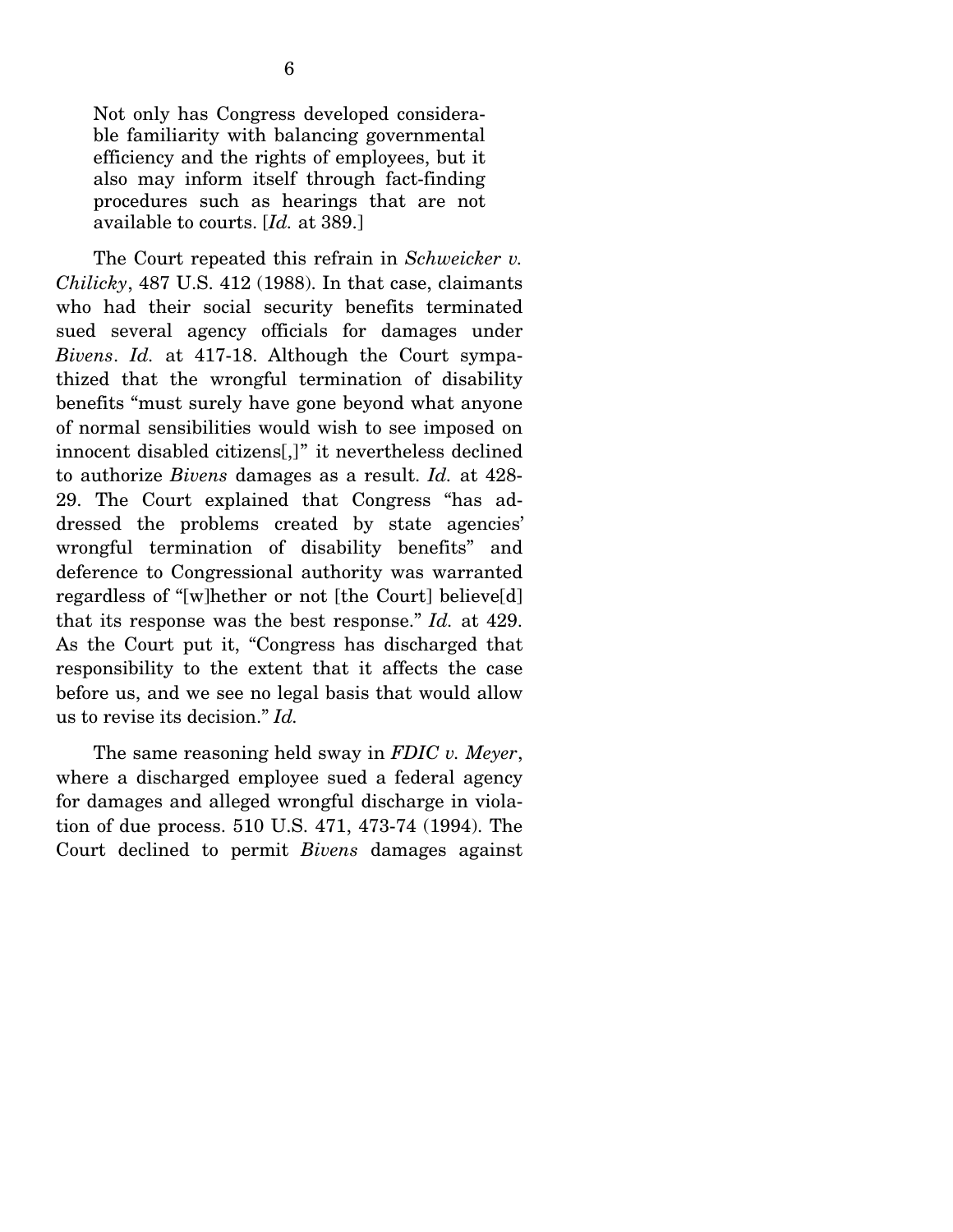federal agencies, in large part because of the "potentially enormous financial burden for the Federal Government" that such remedies would inflict. *Id.* at 486. The Court rejected the employee's argument that funds otherwise spent on indemnifying federal employees for *Bivens* damages could be shifted to cover agency liability, because "decisions involving federal fiscal policy are not ours to make." *Id*. (citations and internal quotations omitted). Rather, the Court would "leave it to Congress to weigh the implications of such a significant expansion of Government liability." *Id*.

 And more recently, the separation of powers doctrine surfaced in *Wilkie v. Robbins*, where the Court declined to permit *Bivens* damages to a landowner who sued Bureau of Land Management employees. 551 U.S. 537, 560-62 (2007). The Court reiterated that "any damages remedy for actions by Government employees who push too hard for the Government's benefit may come better, if at all, through legislation." *Id.* at 562. Because Congress had more appropriate fact-finding procedures, it was "in a far better position" to evaluate the impact of new remedies "against those who act on the public's behalf." *Id.* Further, the Court observed, "Congress can tailor any remedy to the problem perceived, thus lessening the risk of raising a tide of suits threatening legitimate initiative on the part of the Government's employees." *Id.*

 These separation of powers principles are the engine of the *Bivens* analysis, and they drove the Fourth Circuit to reject *Bivens* damages against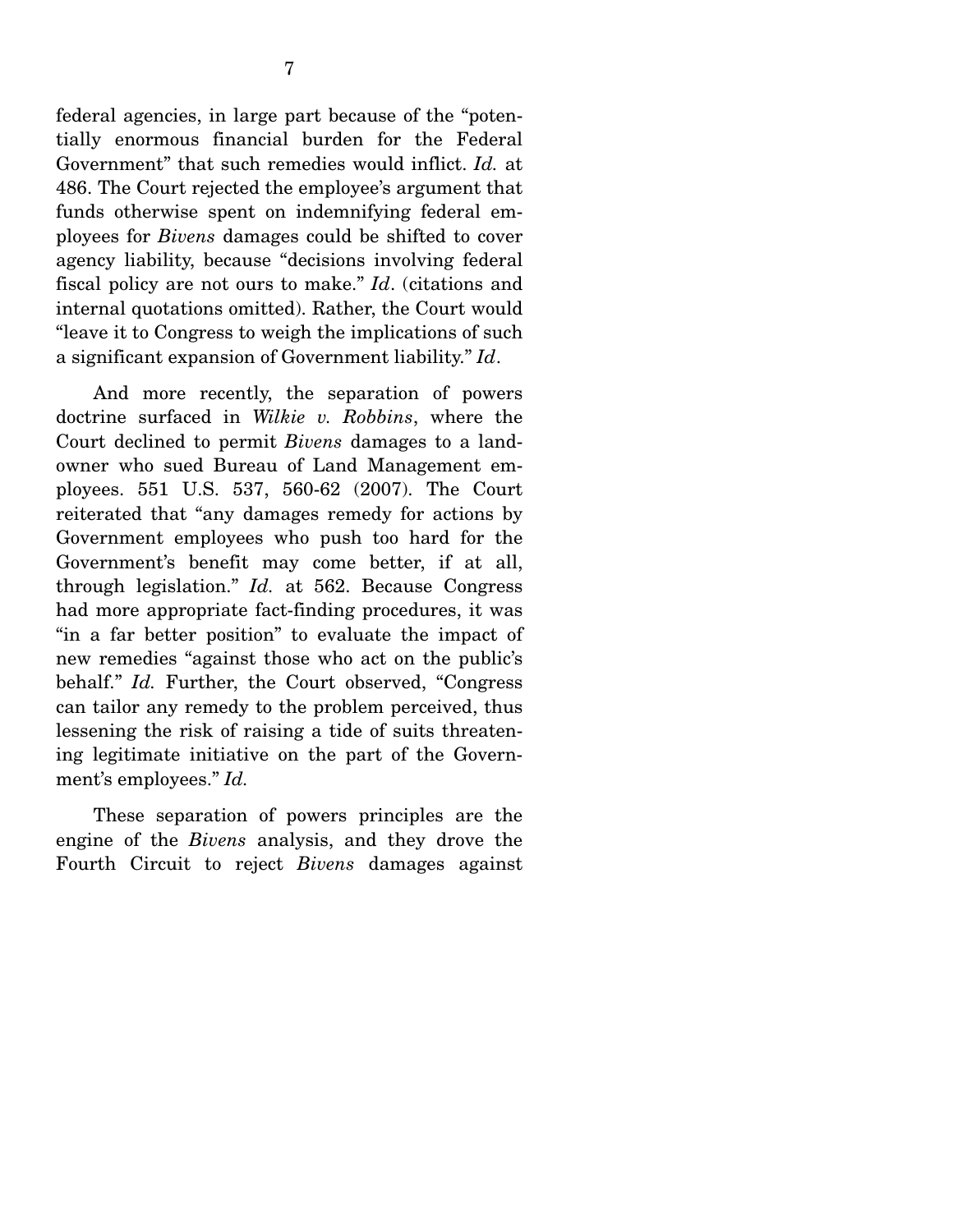private prison employees. *Holly v. Scott*, 434 F.3d 287, 290 (4th Cir. 2006). In this regard, the Fourth Circuit explained:

Congress possesses a variety of structural advantages that render it better suited for remedial determinations in cases such as this. Unconstrained by the factual circumstances in a particular case or controversy, Congress has a greater ability to evaluate the broader ramifications of a remedial scheme by holding hearings and soliciting the views of all interested parties. [citation] And by debating policies and passing statutes rather than deciding individual cases, Congress has increased latitude to implement potential safeguards – e.g., procedural protections or limits on liability – that may not be at issue in a particular dispute. [*Id.*]

The Fourth Circuit further explained that "neither the absence nor incompleteness of such a scheme represents an invitation for a court to step in to correct what it may perceive as an injustice toward an individual litigant." *Holly*, 434 F.3d at 290. To do so, according to the Fourth Circuit, "might well frustrate a clearly expressed congressional policy." *Id.*

 It is impossible to reconcile this reasoning and these cases with the Ninth Circuit majority's decision here. In authorizing *Bivens* damages, the Ninth Circuit majority disregarded the absence of any express or implied intent by Congress to provide a remedy for constitutional violations by private prison employees. It failed to recognize not only the myriad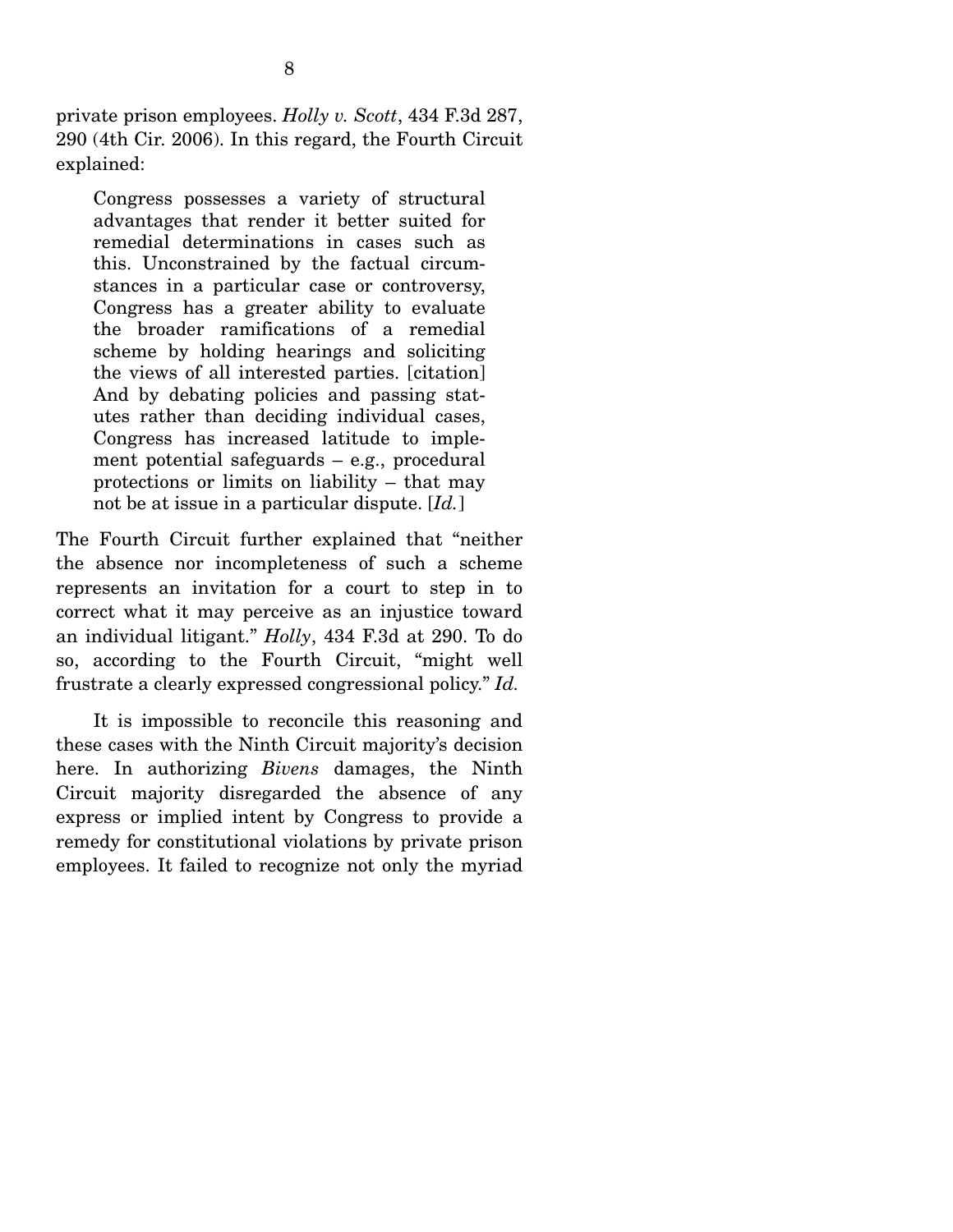real-world consequences of authorizing *Bivens* damages in these circumstances, but also that Congress is best suited to evaluate whether these consequences are acceptable. Instead, the majority simply substituted its own judgment. This kind of judicial legislating is forbidden, particularly in the *Bivens* context. *See* discussion *supra* at 4-8 and cases cited; *see also U.S. v. Nat'l Treasury Employees Union*, 513 U.S. 454, 479 (1995) ("Our obligation to avoid judicial legislation also persuades us to reject the Government's second suggestion – that we modify the remedy by crafting a nexus requirement for the honoraria ban."); *Merrill Lynch, Pierce, Fenner & Smith, Inc. v. Curran*, 456 U.S. 353, 394 n.100 (1982) ("It is just as much 'judicial legislation' for a court to withdraw a remedy which Congress expected to be continued as to improvise one that Congress never had in mind." (citation omitted)).

 There is no practical reason to depart from these longstanding prohibitions against judicial legislation, either. The unifying thread among the only three decisions in which the Court has permitted the unlegislated *Bivens* remedy was that the plaintiff had *no* remedy at all to redress his or her grievance. *See Carlson v. Green*, 446 U.S. 14, 20, 25 (1980) (prisoner could sue public prison official; although Federal Tort Claims Act provided plaintiff with an alternative remedy against the United States, it provided no remedy against the individual who committed the constitutional violation); *Davis v. Passman*, 442 U.S. 228, 245 (1979) (employee of Congressman could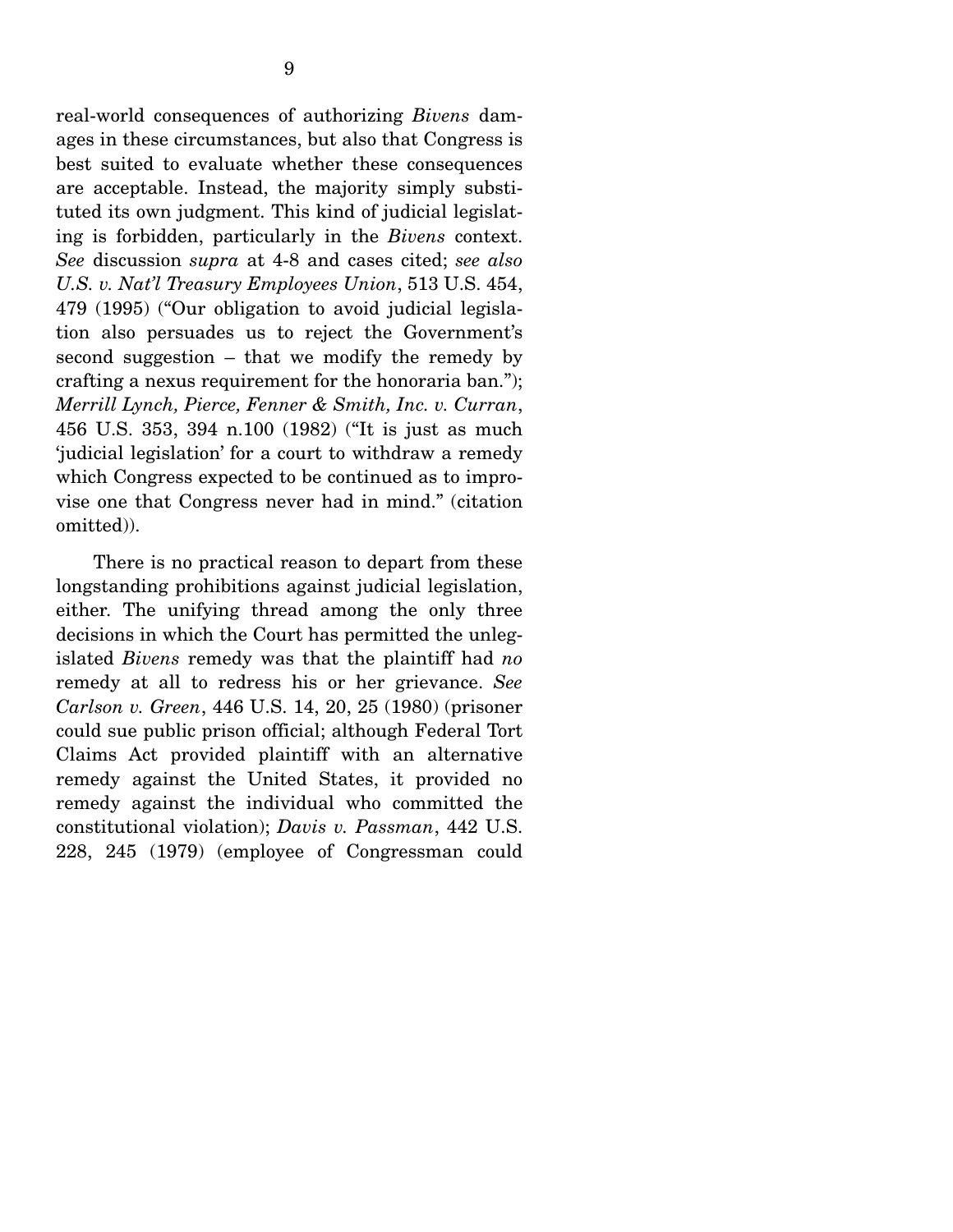allege claims under the Fifth Amendment's equal protection clause for gender discrimination; plaintiff had no remedies under federal anti-discrimination statutes or state law); *Bivens v. Six Unknown Fed. Narcotics Agents*, 403 U.S. 388, 389 (1971) (federal agents who, under the color of federal authority, commit Fourth Amendment violations could be liable for civil damages; plaintiff could not sue federal officer under Section 1983).

 But here, as petitioners explain, the individual tort regimes of the fifty states already provide prisoners with means of redressing their grievances through damages. In light of these available alternative remedial schemes, fashioning a *Bivens* remedy through judicial legislation is an unnecessary and unwarranted exercise.

 The Ninth Circuit majority's attempt at judicial legislation is particularly troubling because it results in a leap of uncertain implications. Statutes that impose personal liability on persons who commit constitutional violations under the color of law were developed with the understanding that public employees assume certain official duties when accepting public employment, and thus are entitled to various privileges, immunities, and indemnity rights by virtue of their public employment. In the few instances in which it has authorized *Bivens* actions, the Court undoubtedly assumed that similar duties, privileges, immunities, and indemnity rights would apply to the federal officials subject to suit because those officials likewise were public employees. But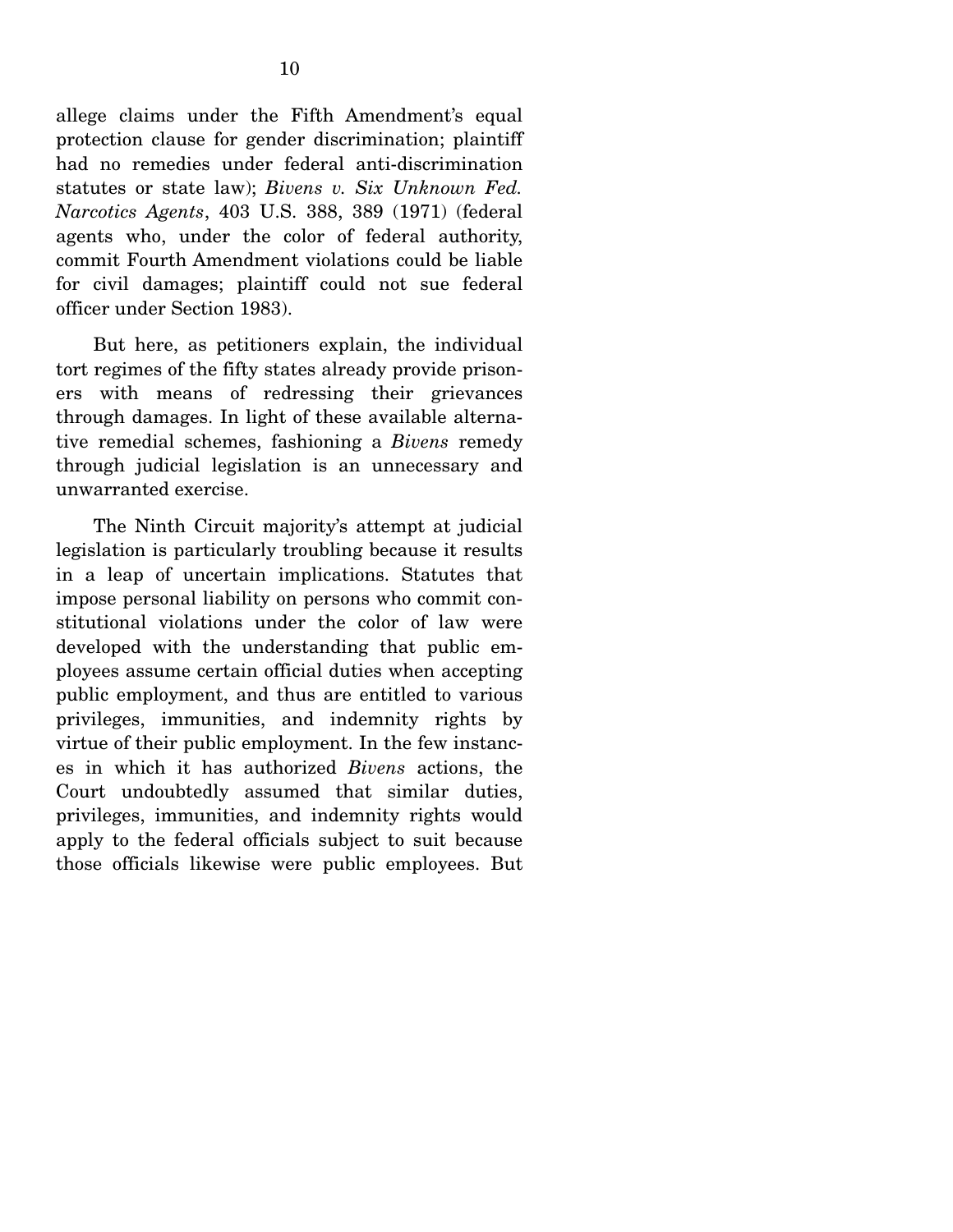the extension of *Bivens* to private employees in this case takes a doctrine developed exclusively to apply to public officials and injects it into an arena – private employment – where the rules and underlying policies are different. *See* Pet.'s Brf. at 37-41.

 Despite these differences, however, the Ninth Circuit majority simply pounded the square peg of *Bivens* into the round hole of private employee liability. But as the Court has said time and again, this kind of pounding should be left to the legislative process, where the consequences can be more fully explored. The Ninth Circuit majority's decision should be reversed for this reason as well.

### **B. The Ninth Circuit Majority's Decision Potentially Exposes Any Employee Of A Federal Contractor To Actions Seeking To Impose Personal** *Bivens* **Liability**

The number of private employees performing what might be considered typical "government functions" – and who are thus potentially subject to *Bivens* damages under the Ninth Circuit majority's reasoning – has only increased over the past twenty years. *See* Laura A. Dickinson, *Public Law Values In A Privatized World*, 31 Yale J. Intl. L. 383, 383-84 (2006). The growth in privatization has touched not only the prison management sector, but also sectors such as health care, education, welfare and public benefit administration, foreign affairs, and security services. *See id*.; see also Richard Frankel, *Regulating*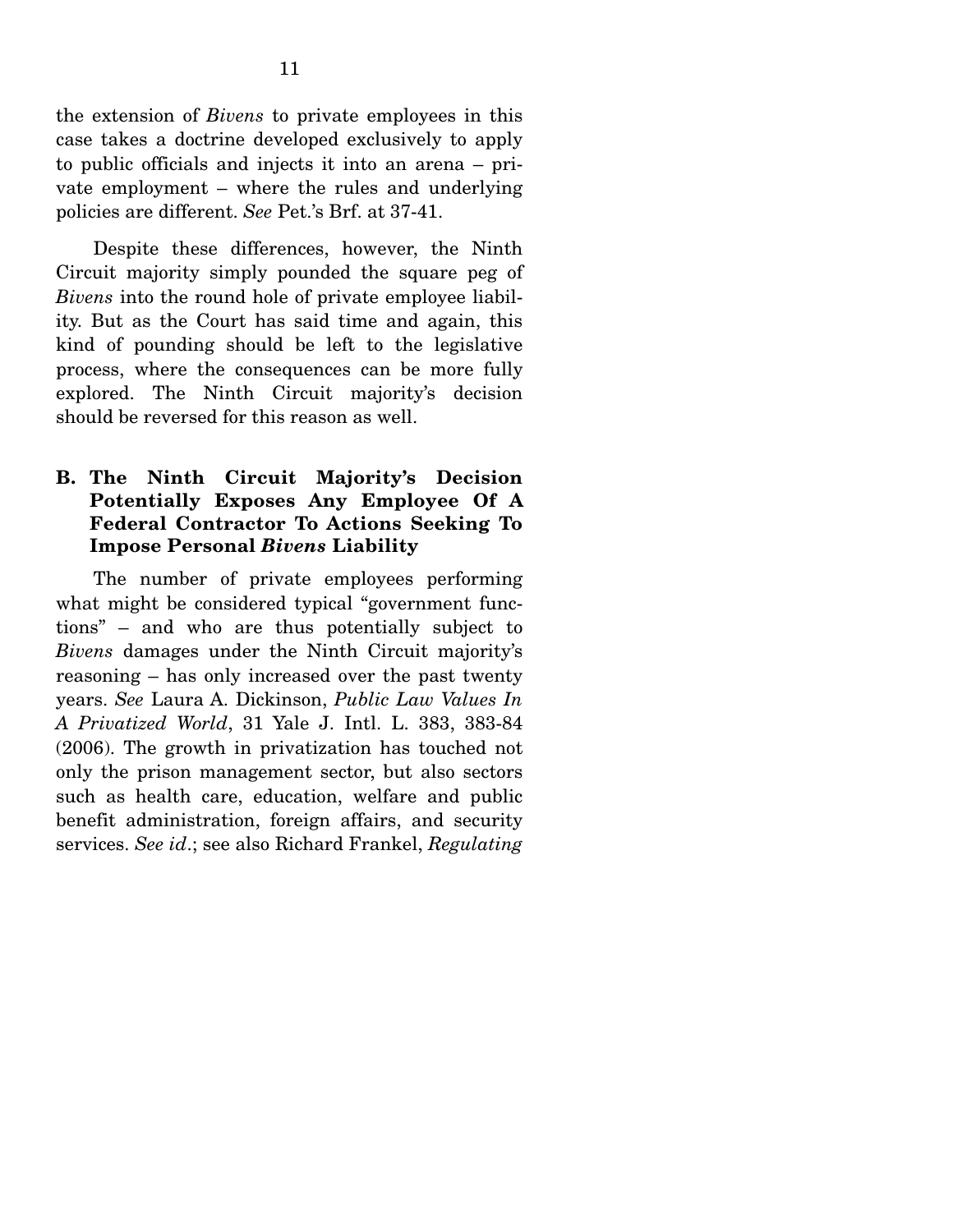*Privatized Government Through § 1983*, 76 U. Chi. L. Rev. 1449, 1451-52 (2009); Laura A. Dickinson, *Government For Hire: Privatizing Foreign Affairs And The Problem Of Accountability Under International Law*, 47 Wm. & Mary L. Rev. 135, 137-38 (2005). In the welfare sector alone, "[a]s many as forty states have privatized aspects of their welfare and public benefits administration and delivery programs and have spent billions on contracts with private welfare providers." Richard Frankel, *The Failure Of Analogy In Conceptualizing Private Entity Liability Under Section 1983*, 78 U.M.K.C. L. Rev. 967, 968 n.9 (2010) (citations omitted). Plus, "[w]ith billions of dollars in federal aid from the recently enacted economic stimulus package going to state and local governments, privatization opportunities should only increase." Frankel, *Regulating Privatized Government* at 1452.

 Once the Ninth Circuit majority's decision is viewed against the backdrop of increasing privatization, two conclusions emerge. First, the decision would unleash countless *Bivens*-related actions on our courts. The majority has blurred the *Bivens* line in a way that creates uncertainty not just for private prison employees, but for all employees at any of the numerous private companies that contract with the government. All of these employees now face an inchoate risk that the decision may spur actions against them *personally*. At the same time, the federal judiciary has been inundated with approximately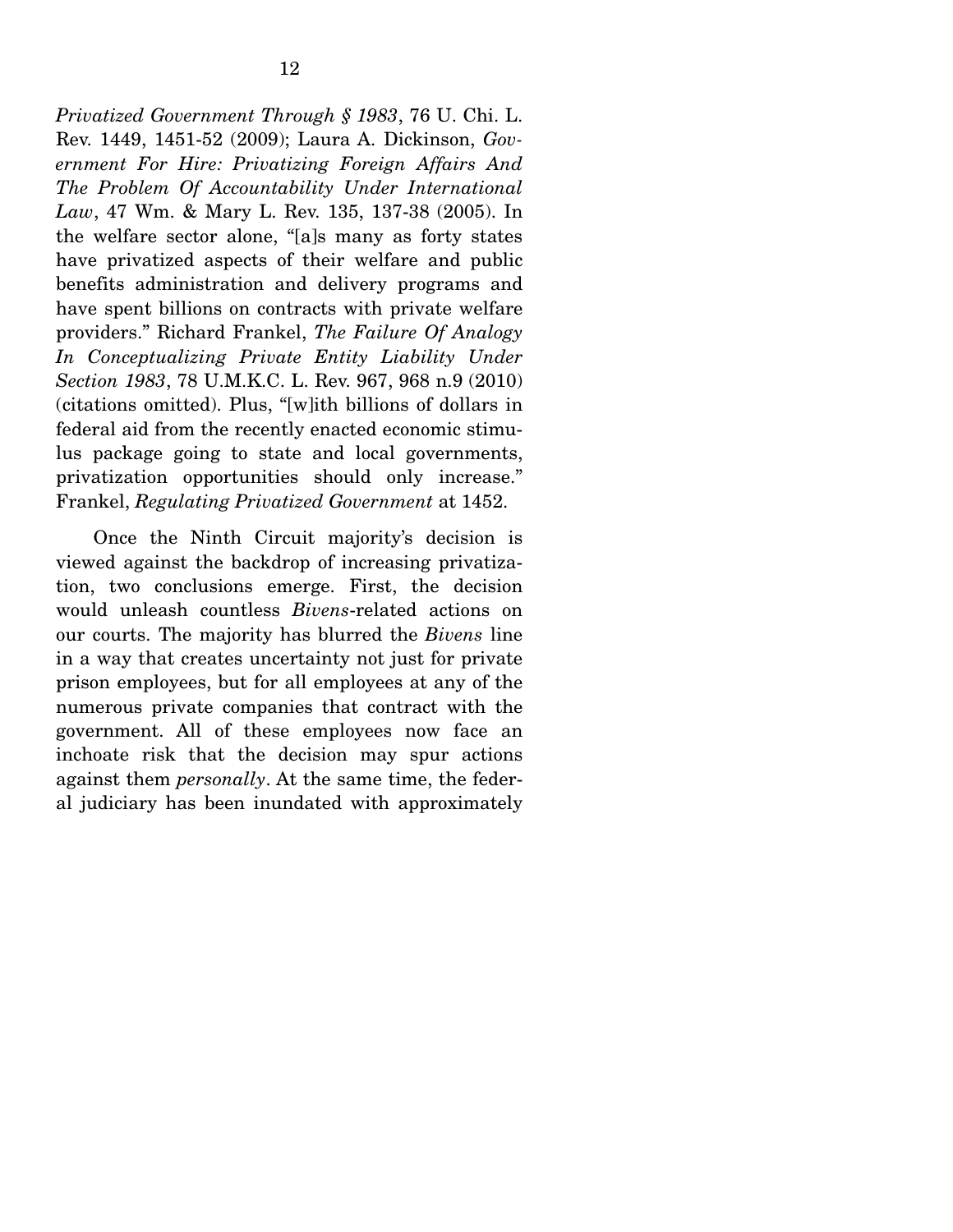19,000 *Bivens*-related actions in the last decade alone.<sup>2</sup> On its face, this number is astonishing considering that the Court has recognized *Bivens* actions in only three limited circumstances. However, because the Ninth Circuit majority's decision would potentially expose employees of all private government contractors to *Bivens* damages – when privatization of government functions is trending rapidly upwards – the number of actions seeking *Bivens* damages in the next decade could skyrocket. This consequence seems ill-advised for any time, but particularly so during this era of swollen budget deficits, dwindling public and private resources, and crowded court dockets.

 In contrast, Congress can legislate appropriately tailored remedies for constitutional violations by employees of federal contractors, after giving careful consideration to the relevant data and policies through its fact-finding process. By taking this surgical approach, if it so chooses, Congress could more effectively balance (1) "the risk of raising a tide of

 $2^2$  A recent study of five federal judicial districts found that *Bivens* claims comprised 1.2% of total federal question filings in 2009. *See* Alexander A. Reinert, *Measuring the Success Of Bivens Litigation And Its Consequences For The Individual Liability Model*, 62 Stan. L. Rev. 809, 835 (2010). For the year ending September 2009, there were 136,041 federal question filings nationwide. *See* Admin. Office of the U.S. Courts, *Judicial Business Of The United States Courts* 152 (2009) (Table C-2). From 1999 to 2009, there were 1,578,305 federal question filings. *Id*. (series 1999-2009, Table C-2). Thus, extrapolating the study's findings nationwide, our courts faced 1,632 *Bivens* filings in 2009 and 18,940 for the decade.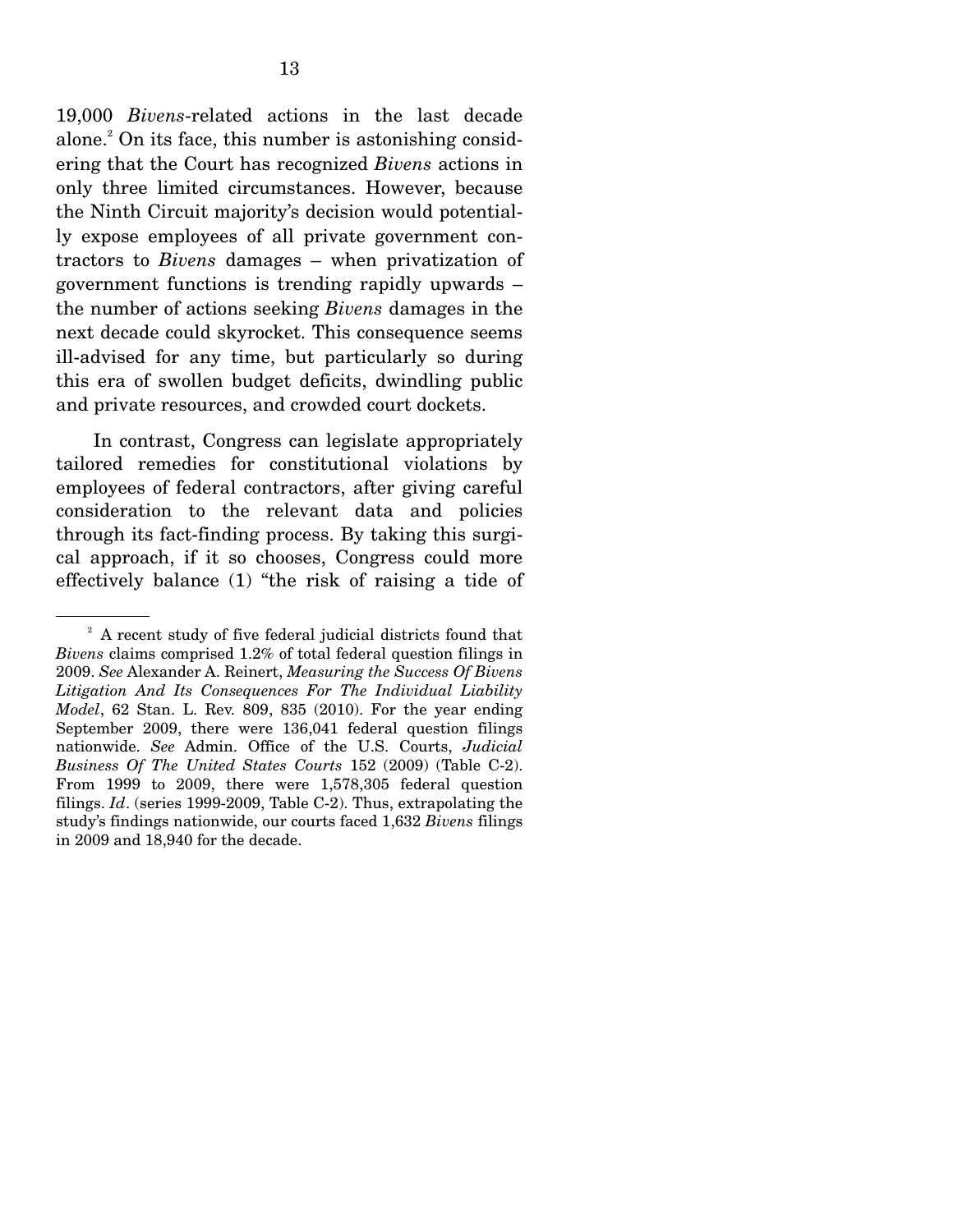suits" that otherwise would engulf our courts, (2) the chilling effect such lawsuits would have on legitimate work-related initiative taken by federal contractor employees on behalf of the government and taxpayers, and (3) the relevant social and economic costs. *See Wilkie*, 551 U.S. at 562. Conversely, the Ninth Circuit majority's blunt-force approval of *Bivens* damages does little to strike this balance or further these salutary goals.

 Second, increased privatization reinforces the importance of separation of powers principles here. If allowed to stand, the Ninth Circuit majority's decision will mean that private government contractors – across the board – will face increased costs associated with defending, indemnifying, and/or insuring their employees against potential *Bivens* damages. That, in turn, means increased privatization costs for the federal government and, ultimately, the taxpayer.

 Of course, reasonable minds may differ regarding the extent to which rising privatization costs are acceptable in light of the policies supporting the availability of *Bivens* damages against government contractor employees. Reasonable minds also may differ as to whether and how the federal government could or should increase, continue, reduce, or eliminate privatization as a result of these rising costs or for any other reason. But, as this Court consistently has held, this debate is for the legislature and not the courts. *Meyer,* 510 U.S. at 486 ("decisions involving federal fiscal policy are not ours to make"); *Lucas*, 462 U.S. at 388 (Congress was better suited to determine whether *Bivens* remedy should be permitted based on